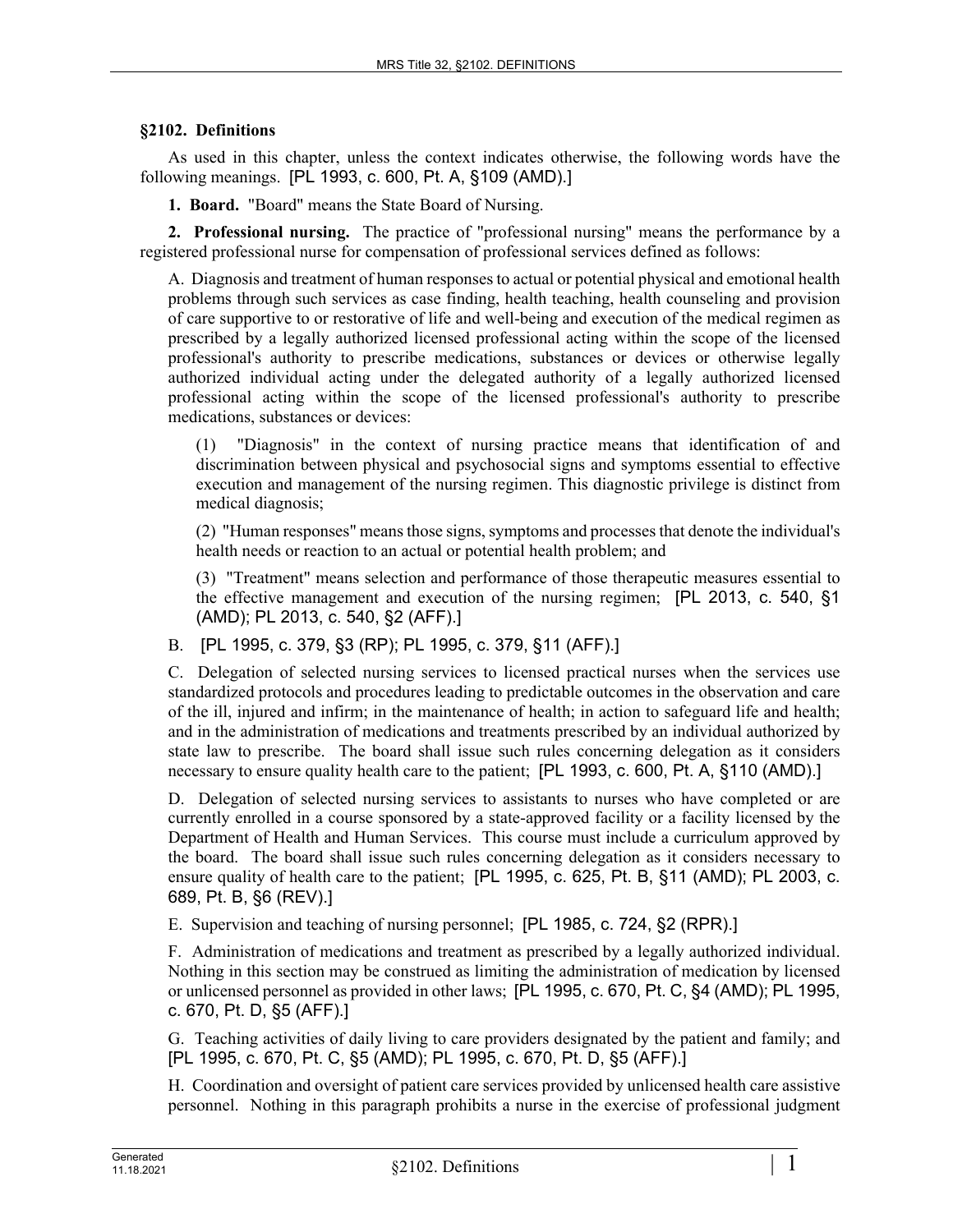from refusing to provide such coordination and oversight in any care setting. The board shall adopt, pursuant to Title 5, chapter 375, subchapter II‑A, major substantive rules for the application of this paragraph to nursing practice. [PL 1995, c. 670, Pt. C, §6 (NEW); PL 1995, c. 670, Pt. D, §5 (AFF).]

[PL 2013, c. 540, §1 (AMD); PL 2013, c. 540, §2 (AFF).]

**2-A. Advanced practice registered nursing.** "Advanced practice registered nursing" means the delivery of expanded professional health care by an advanced practice registered nurse that is:

A. [PL 2003, c. 204, Pt. H, §1 (RP).]

B. Within the advanced practice registered nurse's scope of practice as specified by the board by rulemaking, taking into consideration any national standards that exist; and [PL 1995, c. 379, §4 (NEW); PL 1995, c. 379, §11 (AFF).]

C. In accordance with the standards of practice for advanced practice registered nurses as specified by the board by rulemaking, taking into consideration any national standards that may exist. Advanced practice registered nursing includes consultation with or referral to medical and other health care providers when required by client health care needs. [PL 1995, c. 379, §4 (NEW); PL 1995, c. 379, §11 (AFF).]

A certified nurse practitioner or a certified nurse midwife who qualifies as an advanced practice registered nurse may prescribe and dispense drugs or devices, or both, in accordance with rules adopted by the board.

A certified nurse practitioner who qualifies as an advanced practice registered nurse must practice, for at least 24 months, under the supervision of a licensed physician or a supervising nurse practitioner or must be employed by a clinic or hospital that has a medical director who is a licensed physician. The certified nurse practitioner shall submit written evidence to the board upon completion of the required clinical experience.

The board shall adopt rules necessary to effectuate the purposes of this chapter relating to advanced practice registered nursing.

[PL 2007, c. 316, §1 (AMD).]

**3. Practical nursing.** The practice of "practical nursing" means performing tasks and responsibilities, by a licensed practical nurse, for compensation within a structured health care setting, reinforcing the patient and family teaching program through health teaching, health counseling and provision of supportive and restorative care, under the direction of a registered nurse or licensed or otherwise legally authorized physician, podiatrist or dentist.

[PL 1991, c. 731, §2 (AMD).]

**4. License.** A "license" is an authorization to practice nursing as a professional nurse, practical nurse or advanced practice registered nurse.

[PL 2007, c. 498, §1 (AMD); PL 2007, c. 498, §3 (AFF).]

**5. Professional nurse.** The terms "professional nurse," "registered nurse" or "registered professional nurse" mean an individual who is currently licensed under this chapter and who practices professional nursing as defined in subsection 2. "R.N." is the abbreviation for the title of "registered professional nurse."

[PL 1993, c. 600, Pt. A, §111 (AMD).]

**5-A. Advanced practice registered nurse.** "Advanced practice registered nurse" means an individual who is currently licensed under this chapter to practice advanced practice registered nursing as defined in subsection 2‑A. "A.P.R.N." is the abbreviation for the title of "advanced practice registered nurse." An advanced practice registered nurse may use the abbreviation "A.P.R.N." or the title or abbreviation designated by the national certifying body.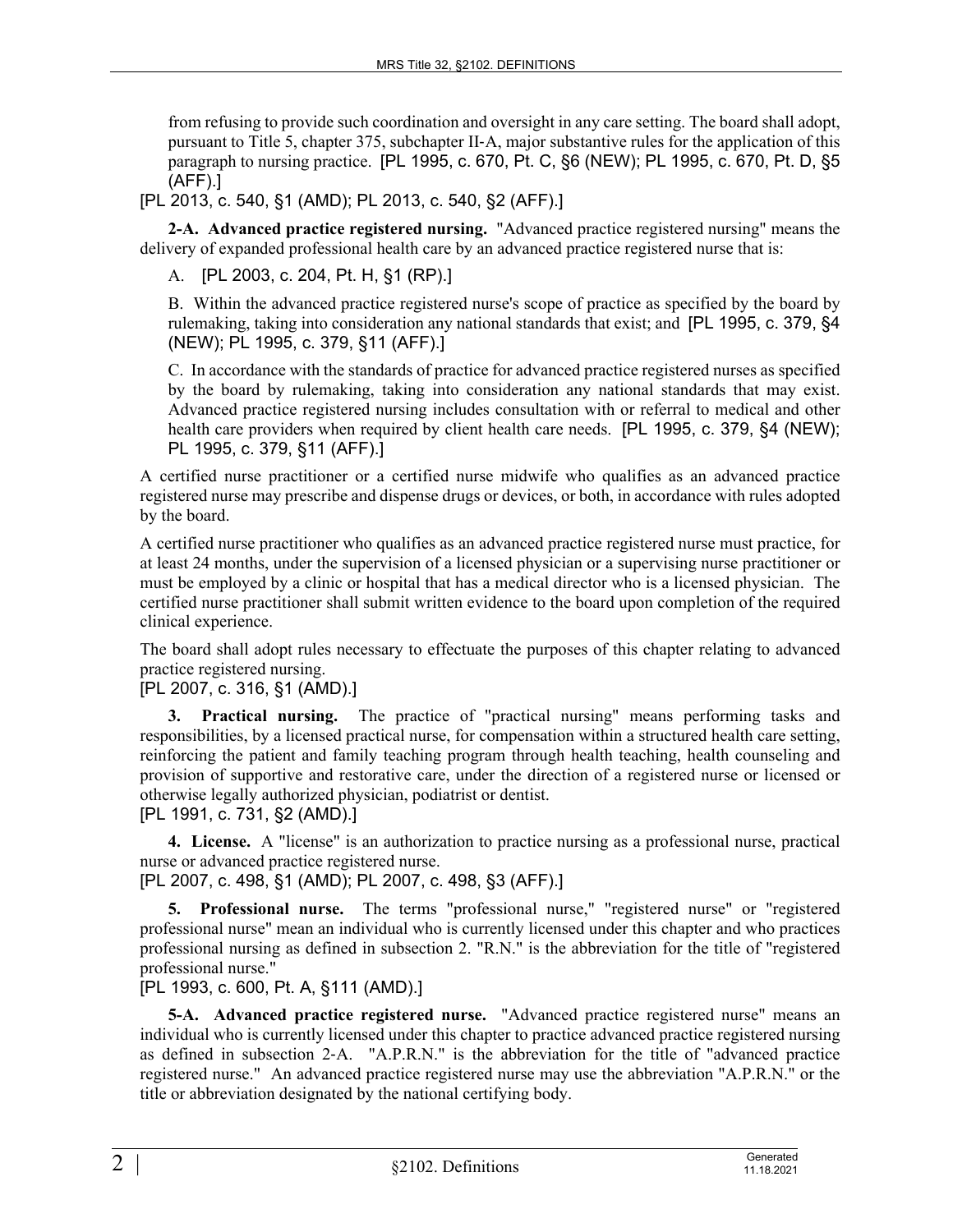"Advanced practice registered nurse" includes a certified nurse practitioner, a certified nurse midwife, a certified clinical nurse specialist and a certified nurse anesthetist who are licensed under this chapter to practice advanced practice registered nursing.

[PL 2007, c. 498, §2 (AMD); PL 2007, c. 498, §3 (AFF).]

**6. Licensed practical nurse.** The term "licensed practical nurse" means an individual who is currently licensed under this chapter and who practices practical nursing as defined in subsection 3. "L.P.N." is the abbreviation for the title of "licensed practical nurse." [PL 1993, c. 600, Pt. A, §111 (AMD).]

**7. Approved nursing school.** An " approved nursing school" or " approved nursing education program" means a school of nursing or a nursing department or division of a university or college or a school for the education of practical nurses approved by the board as provided in this chapter. [PL 1985, c. 724, §4 (AMD).]

**8. Certified nursing assistant.** "Certified nursing assistant" means an individual whose duties are assigned by a registered professional nurse and who:

A. Has successfully completed a training program or course with a curriculum prescribed by the board, holds a certificate of training from that program or course and is listed on the Maine Registry of Certified Nursing Assistants and Direct Care Workers; or [PL 2011, c. 257, §19 (AMD).]

B. Was certified before September 29, 1987 and is listed on the Maine Registry of Certified Nursing Assistants and Direct Care Workers. [PL 2011, c. 257, §20 (AMD).]

[PL 2011, c. 257, §§19, 20 (AMD).]

**9. Maine Registry of Certified Nursing Assistants and Direct Care Workers.** "Maine Registry of Certified Nursing Assistants and Direct Care Workers" has the same meaning as in Title 22, section 1812‑G.

[PL 2011, c. 257, §21 (AMD).]

**10. Supervising nurse practitioner.** "Supervising nurse practitioner" means a certified nurse practitioner who qualifies as an advanced practice registered nurse who has:

A. Completed 24 months of supervised practice in accordance with subsection 2‑A; [PL 2007, c. 316, §2 (NEW).]

B. Practiced as an advanced practice registered nurse for a minimum of 5 years in the same speciality; [PL 2007, c. 316, §2 (NEW).]

C. Worked in a clinical health care field for a minimum of 10 years; and [PL 2007, c. 316, §2 (NEW).]

D. Been approved by the board. [PL 2007, c. 316, §2 (NEW).]

The board shall adopt rules necessary to effectuate the purposes of this chapter relating to supervising nurse practitioners. Rules adopted pursuant to this subsection are routine technical rules as defined in Title 5, chapter 375, subchapter 2‑A.

[PL 2007, c. 316, §2 (NEW).]

## SECTION HISTORY

PL 1967, c. 263, §2 (AMD). PL 1973, c. 495, §§1,2 (AMD). PL 1973, c. 737, §1 (AMD). PL 1973, c. 788, §155 (AMD). PL 1977, c. 395, §§1, 2 (AMD). PL 1977, c. 497, §10 (AMD). PL 1977, c. 696, §244 (AMD). PL 1985, c. 724, §§2-4 (AMD). PL 1985, c. 748, §42 (AMD). PL 1985, c. 819, §§A27, 28 (AMD). PL 1987, c. 195, §3 (AMD). PL 1991, c. 421, §§2, 3 (AMD). PL 1991, c. 731, §§1, 2 (AMD). PL 1993, c. 600, §§A109-112 (AMD). PL 1995, c. 379, §§3-5 (AMD). PL 1995, c. 379, §11 (AFF). PL 1995, c. 625, §B11 (AMD). PL 1995, c. 670, §§C4-6 (AMD). PL 1995, c. 670, §D5 (AFF). RR 2001, c. 2, §A42 (COR). PL 2003, c. 204, §H1 (AMD).